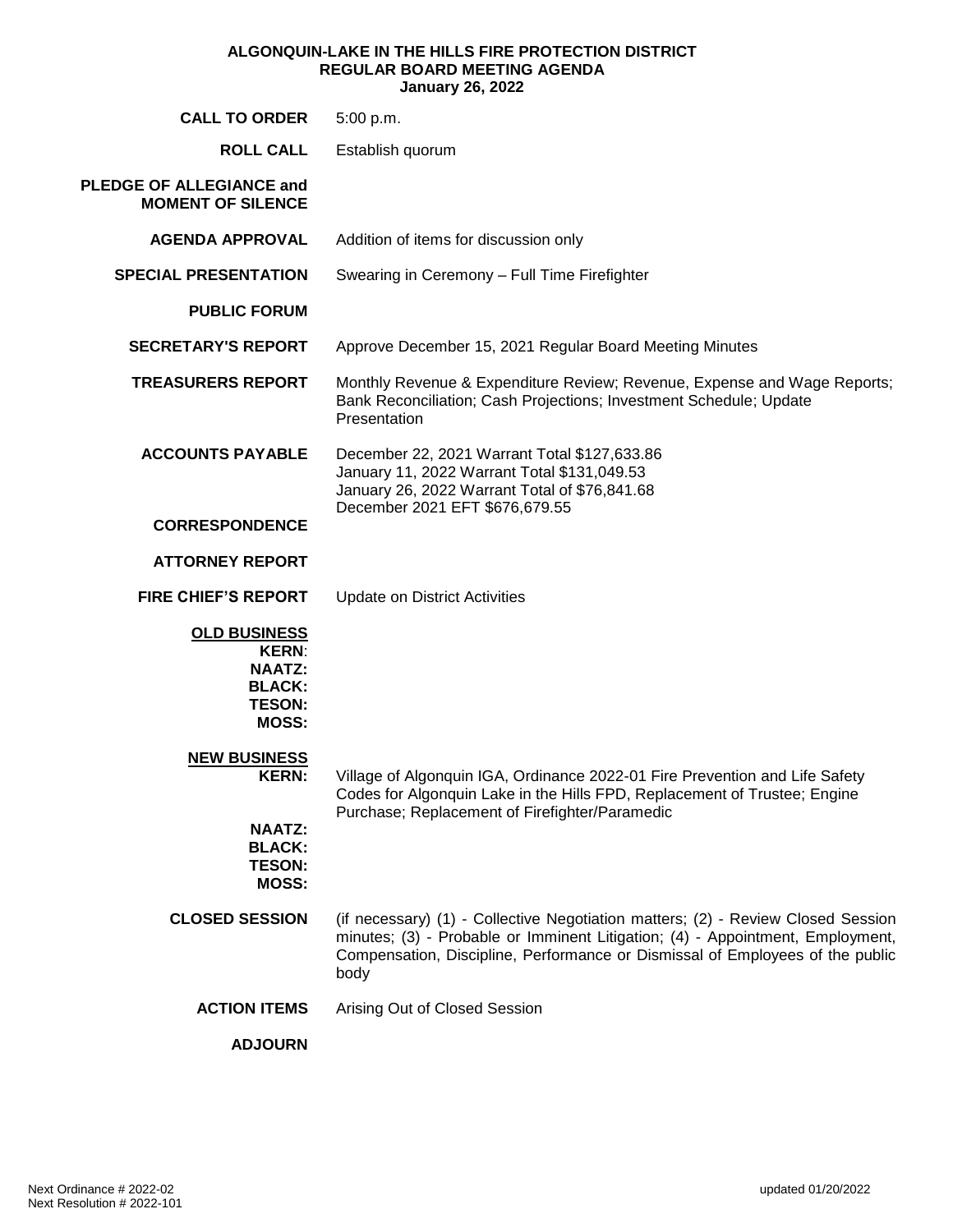| LAKE<br>dRr                                              |                          | <b>AGENDA ITEM EXECUTIVE SUMMARY</b> |                     |                                                         |                                    |                        |  |  |  |  |  |
|----------------------------------------------------------|--------------------------|--------------------------------------|---------------------|---------------------------------------------------------|------------------------------------|------------------------|--|--|--|--|--|
|                                                          |                          | Title:                               |                     | <b>SWEARING IN OF MEMBERS OF THE</b><br><b>DISTRICT</b> |                                    |                        |  |  |  |  |  |
|                                                          | RESCUE                   | Presenter:                           |                     | <b>FIRE CHIEF MICHAEL KERN</b>                          |                                    |                        |  |  |  |  |  |
| Please check appropriate box:                            |                          |                                      |                     |                                                         |                                    |                        |  |  |  |  |  |
| X                                                        | <b>Board of Trustees</b> |                                      |                     |                                                         | <b>Board of Fire Commissioners</b> |                        |  |  |  |  |  |
|                                                          | Committee of the Whole   |                                      |                     |                                                         |                                    | <b>Special Meeting</b> |  |  |  |  |  |
|                                                          |                          |                                      |                     |                                                         |                                    |                        |  |  |  |  |  |
| <b>Estimated Cost:</b><br>N/A                            |                          |                                      | Budgeted:           |                                                         | <b>YES</b><br>N <sub>O</sub>       |                        |  |  |  |  |  |
| If NO, please explain how item will be funded:           |                          |                                      |                     |                                                         |                                    |                        |  |  |  |  |  |
| N/A                                                      |                          |                                      |                     |                                                         |                                    |                        |  |  |  |  |  |
|                                                          |                          |                                      |                     |                                                         |                                    |                        |  |  |  |  |  |
| The following members of the District shall be sworn in: |                          |                                      |                     |                                                         |                                    |                        |  |  |  |  |  |
|                                                          |                          |                                      |                     |                                                         |                                    |                        |  |  |  |  |  |
| Maurice Chabolla - Full Time Firefighter/Paramedic       |                          |                                      |                     |                                                         |                                    |                        |  |  |  |  |  |
|                                                          |                          |                                      |                     |                                                         |                                    |                        |  |  |  |  |  |
|                                                          |                          |                                      |                     |                                                         |                                    |                        |  |  |  |  |  |
|                                                          |                          |                                      |                     |                                                         |                                    |                        |  |  |  |  |  |
| <b>Attachments:</b> (please list)                        |                          |                                      |                     |                                                         |                                    |                        |  |  |  |  |  |
|                                                          |                          |                                      |                     |                                                         |                                    |                        |  |  |  |  |  |
| Recommendation / Suggested Action (briefly explain):     |                          |                                      |                     |                                                         |                                    |                        |  |  |  |  |  |
|                                                          |                          |                                      |                     |                                                         |                                    |                        |  |  |  |  |  |
|                                                          | For office use only:     |                                      | Agenda Item Number: |                                                         |                                    |                        |  |  |  |  |  |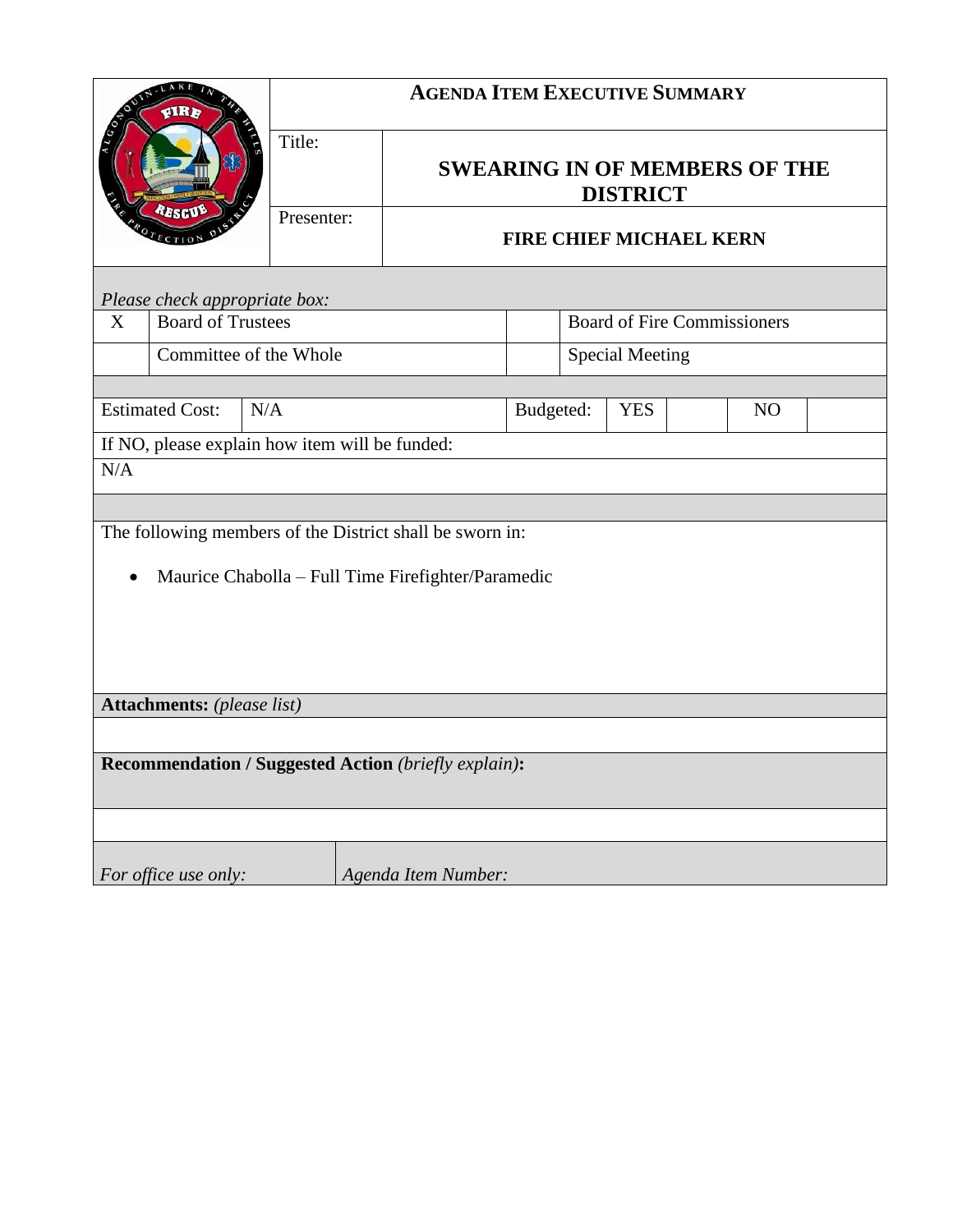# ALGONQUIN-LAKE IN THE HILLS FIRE PROTECTION DISTRICT

1020 West Algonquin Road Lake in the Hills. IL 60156 847.658.8233 | fax 847.854.2609 WWW.ALFPD.ORG



## **Board of Trustees Regular Meeting Minutes of December 15, 2021** Training Room, 1020 West Algonquin Road

Lake in the Hills, IL 60156

**Call to Order.** President Naatz called the meeting to order at 4:56 p.m.

**Roll Call.** Roll call was taken with the following results. Present: Trustee/President Naatz, Trustee/Secretary Teson, Trustee/Treasurer Markowitz, Trustee Black, Trustee Moss. Others Present: Chief Kern, Deputy Chief Knebl, Attorney Joe Miller, and Accountant Brad O'Sullivan.

**Public Hearing.** Ordinance 2021-03 Fiscal Year 2022 Budget and Appropriations

\*Hearing concluded at 4:57p.m. \*The Regular Board Meeting resumed at 4:58 p.m.

**Pledge of Allegiance/Moment of Silence.** President Naatz led all present in the Pledge of Allegiance. President Naatz asked all attending for a moment of silence for fire service personnel who lost their lives in the line of duty since the last meeting on November 17, 2021.

**Agenda Approval.** Agenda approved as presented with additional item from Deputy Chief Knebl regarding possible vehicle purchase.

**Special Presentation.** Appreciation of Service for Retiring Trustee/Treasurer Mike Markowitz.

**Public Forum.** No comments were offered.

### **Secretary's Report.**

Motion by Secretary Teson, seconded by Trustee Black to approve the November 17, 2021, regular board meeting minutes. Voice Vote: 5 Yes (Black, Markowitz, Moss, Naatz, Teson), 0 No, 0 Absent.

Motion by Secretary Teson, seconded by Trustee Markowitz to approve the November 17, 2021 closed session board meeting minutes. Voice Vote: 5 Yes (Black, Markowitz, Moss, Naatz, Teson), 0 No, 0 Absent.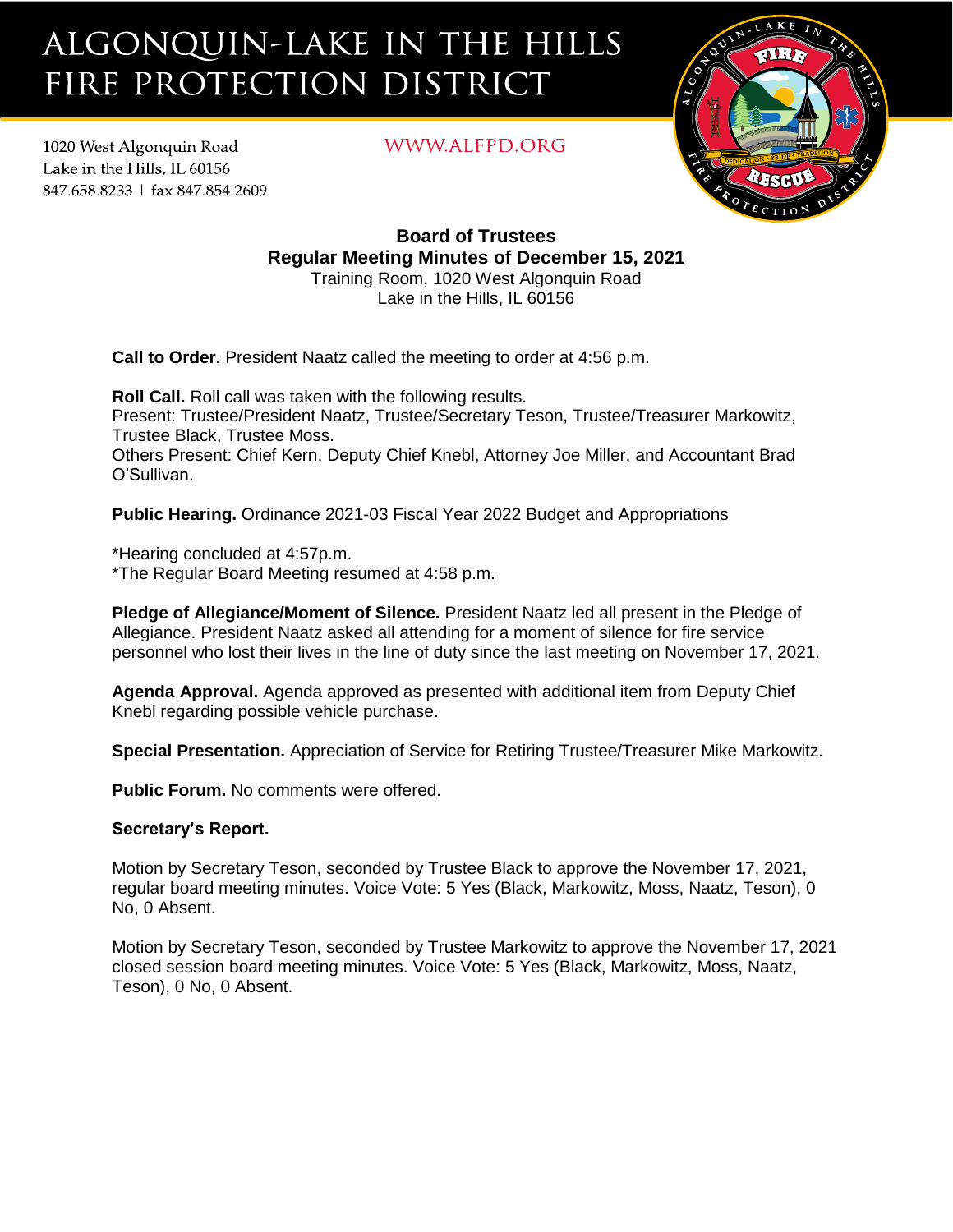### **Treasurer's Report.**

Motion by Treasurer Markowitz, seconded President Naatz, to approve the Monthly Revenue and Expenditures Review; Revenue, Expense and Wage Reports; Bank Reconciliation; Cash Projections; and Investment Schedule.

- a. Financial update presentation by Accountant Brad O'Sullivan.
- b. No further discussion. Roll Call vote: 5 Yes (Black, Markowitz, Moss, Naatz, Teson), 0 No, 0 Absent. Reports approved.

#### **Accounts Payable.**

- a. Motion by Treasurer Markowitz seconded by Trustee Moss, to approve payment of November 24, 2021, warrant totaling \$1,146,324.67. No discussion. Roll Call vote: 5 Yes (Black, Markowitz, Moss, Naatz, Teson), 0 No, 0 Absent. Payment approved.
- b. Motion by Treasurer Markowitz seconded by Trustee Black, to approve payment of December 10, 2021, warrant totaling \$43,153.74. No discussion. Roll Call vote: 5 Yes (Black, Markowitz, Moss, Naatz, Teson), 0 No, 0 Absent. Payment approved.
- c. Motion by Treasurer Markowitz, seconded by Trustee Teson, to approve Electronic Funds Transfer for November 2021 totaling \$739,990.17. No discussion. Roll call vote: 5 Yes (Black, Markowitz, Moss, Naatz, Teson), 0 No, 0 Absent. Payment approved.

#### **Attorneys' Report.** None.

#### **Fire Chief's Report.**

a. Chief Kern updated the Board of Trustees on District Activities

#### **Old Business.** None.

#### **New Business.**

• Ordinance 2021-03 Fiscal Year 2022 Budget and Appropriations: The proposed Ordinance #2021-03 was posted to the District website and in the Northwest Herald on October 30, 2021. A copy of the ordinance has been available at District Headquarters since that date as well. Appropriate notice and posting of the public hearing for December 15, 2021, was posted on December 10, 2021. Staff recommends approval of the Ordinance #2021-03 an ordinance providing for the budget and appropriations of the Algonquin – Lake in the Hills FPD, McHenry and Kane counties, Illinois for the fiscal year beginning January 1, 2022 and ending December 31, 2022.

Motion by Trustee Markowitz, seconded by Trustee Teson, to approve Ordinance #2021-03. No discussion. Roll call vote: 5 Yes (Black, Markowitz, Moss, Naatz, Teson), 0 No, 0 Absent

• Ordinance 2021-04 Establishing EMS Fees: Staff recommends approval of the Ordinance 2021-04 an Ordinance establishing a schedule of charges and assessing fees for emergency medical services by the Algonquin – Lake in the Hills Fire Protection District.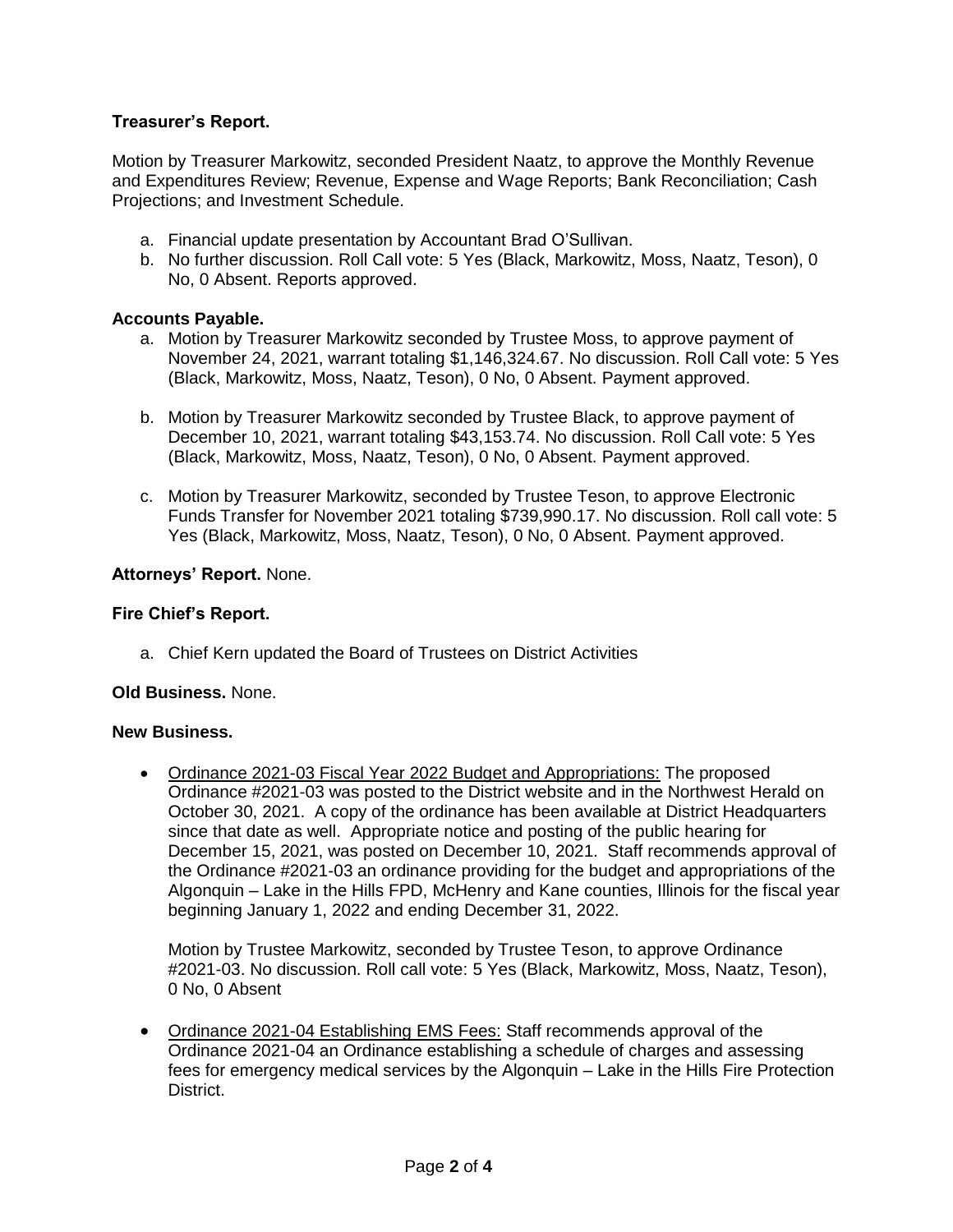Motion by President Naatz, seconded by Trustee Moss, Ordinance 2021-04 an Ordinance establishing a schedule of charges and assessing fees for emergency medical services by the Algonquin – Lake in the Hills Fire Protection District. No discussion. Voice Vote: 5 Yes (Black, Markowitz, Moss, Naatz, Teson), 0 No, 0 Absent.

• Ordinance 2021-05 Levying and Assessing Taxes: Staff recommends the Board of Trustees approve the Ordinance 2021-05 Levying and Assessing Taxes.

Motion by Trustee Teson, seconded by Trustee Black, to approve Ordinance No. 2021- 05 Levying and Assessing Taxes. No discussion. Roll call vote: 5 Yes (Black, Markowitz, Moss, Naatz, Teson), 0 No, 0 Absent.

• Resolution #2021-105: Sawyer Falduto is requesting an updated list of authorized signatures for the Districts investment accounts.

Motion by President Naatz, seconded by Trustee Teson, to approve Resolution No. 2021-105 Investment Signatories. No discussion. Roll call vote: 5 Yes (Black, Markowitz, Moss, Naatz, Teson), 0 No, 0 Absent.

• Surplus Turnout Gear: The District has sets of turnout gear that is either beyond repair or past the NFPA standard of ten years. Staff is asking to declare surplus and dispose of.

Motion by President Naatz, seconded by Trustee Teson, to approve declaring surplus of turnout gear beyond repair or past ten year NFPA standard. No discussion. Roll call vote: 5 Yes (Black, Markowitz, Moss, Naatz, Teson), 0 No, 0 Absent.

• Trustee Vacancy: With the resignation of Trustee Mike Markowitz, the Board will need to appoint a Trustee to replace Mike. There will be a posting on our website regarding the application.

**Closed Session.** None.

### **Return to Open Session.** None.

### **Action Items from Closed Session.** None.

**Adjournment.** There being no further business, motion by President Naatz, seconded by Trustee Moss, to adjourn at 5:36 p.m. No discussion. Voice vote: 5 Yes (Black, Moss, Markowitz, Teson, Naatz), 0 No, 0 Absent.

> Respectfully submitted, Maggie Vanderstappen, Recording Secretary

APPROVED \_\_\_\_\_\_\_\_\_\_\_\_\_\_, 2021